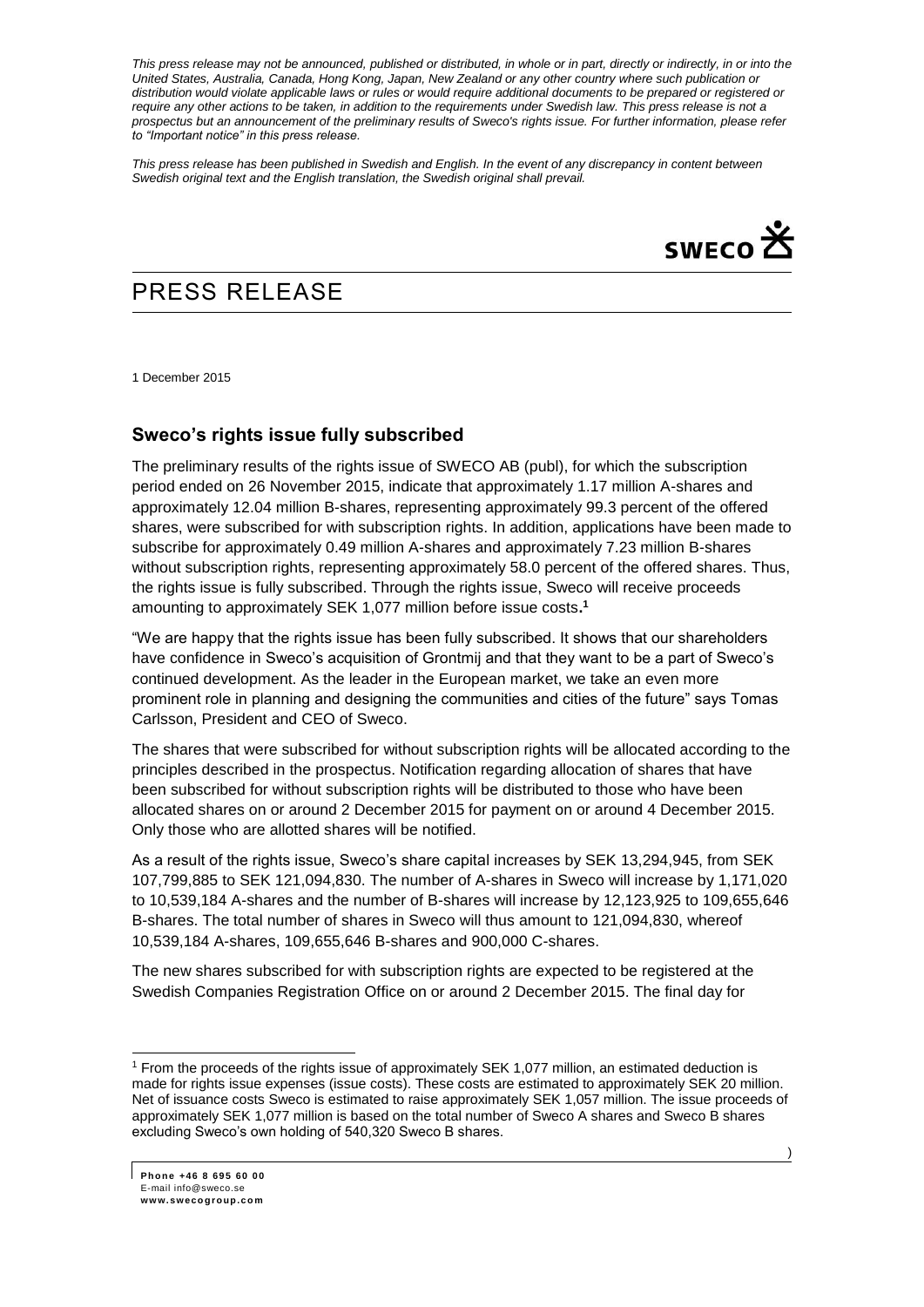

trading in paid subscribed shares (BTAs) is expected to be on 7 December 2015. The new shares are expected to start trading on Nasdaq Stockholm on 11 December 2015.

Shares subscribed for without subscription rights are expected to be registered at the Swedish Companies Registration Office on or around 9 December 2015 and to start trading on Nasdaq Stockholm on 22 December 2015.

ABN AMRO Bank N.V. and Nordea Bank AB (publ) are financial advisors and Cederquist is legal advisor to Sweco in the rights issue.

## **Important notice**

This press release does not contain or constitute an invitation or an offer to acquire, sell, subscribe for or otherwise trade in shares, subscription rights or other securities in Sweco. Invitation to the persons concerned to subscribe for shares in Sweco is only made through the prospectus that has been approved and registered by the Swedish Financial Supervisory Authority (Sw. *Finansinspektionen*), and is available on Sweco's website. The prospectus contains, among other things, pro forma financial statements as well as information regarding the new Sweco group (inclusive of information regarding Grontmij) and Sweco's Board. This press release has not been approved by any regulatory authority and is not a prospectus, accordingly investors should not subscribe for or purchase any securities referred to in this press release except on the basis of information provided in the prospectus published by Sweco.

In certain jurisdictions, the publication or distribution of this press release may be subject to restrictions according to law and persons in those jurisdictions where this press release has been published or distributed should inform themselves about and abide by such restrictions.

This press release is not directed at persons located in the United States (including its territories and possessions, any state of the United States and the District of Columbia) (the "United States"), Canada, Australia, Hong Kong, Japan, New Zealand or in any other country where the offer or sale of the subscription rights, paid subscribed shares (Sw. *betalda tecknade aktier* "BTA") or new shares is not permitted. This press release may not be announced, published or distributed, directly or indirectly, in or into the United States, Australia, Canada, Hong Kong, Japan, New Zealand or any other country where such action is wholly or partially subject to legal restrictions or where such action would require additional prospectuses, other offer documentation, registrations or other actions in addition to what follows from Swedish law. Nor may the information in this press release be forwarded, reproduced or disclosed in such a manner that contravenes such restrictions or would require such additional prospectuses, other offer documentation, registrations or other actions. Failure to comply with this instruction may result in a violation of the United States Securities Act of 1933, as amended (the "Securities Act") or laws applicable in other jurisdictions.

In addition, if and to the extent that this press release is communicated in any European Economic Area member state that has implemented Directive 2003/71/EC (together with any applicable implementing measures, including Directive 2010/73/EC, in any member state, the "**Prospectus Directive**"), this press release is only addressed to and directed at persons in Sweden and the member states that the prospectus has been passported to (Finland, the

PRESS RELEASE

<sup>1</sup> December 2015